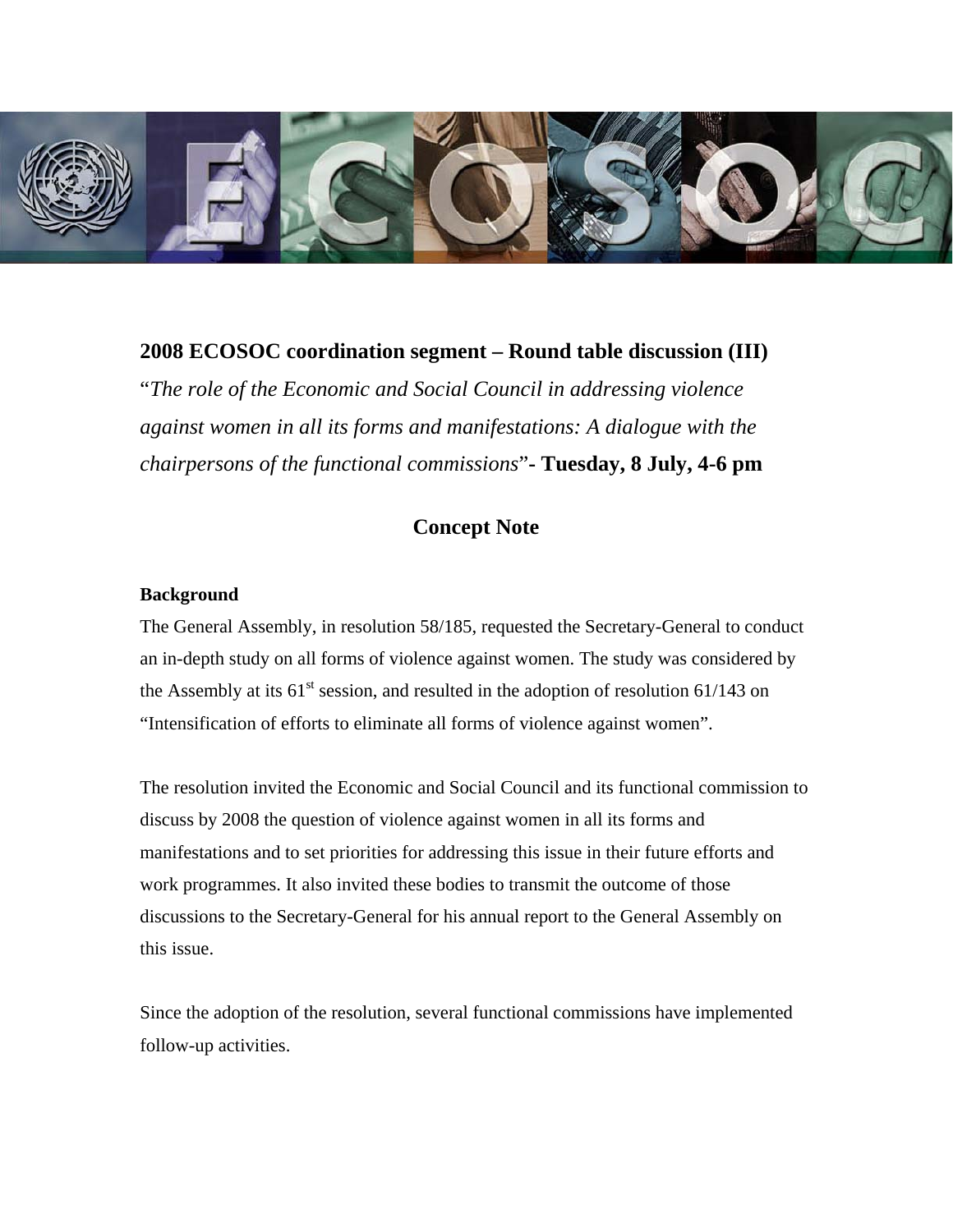### **Objective of the round table**

The round table on the question of violence against women in all its forms and manifestations will provide an opportunity for the Council to consider how it can address the issue in its future work programme, and to set priorities for its future efforts.

In particular, the round table provides an opportunity:

- To reflect on the link between violence against women and the mandates of the Council and its functional commissions;
- To identify priorities for addressing this issue within the Council's mandate, and those of its functional commissions and their future efforts and work programmes;
- To identify ways for the Council to contribute to the prevention and elimination of violence against women in its work, including in its oversight function of the work of the functional commissions.

The Council may wish to transmit the outcome of the discussion and any subsequent action it may wish to take to the Secretary-General for his annual report to the General Assembly [e.g. ECOSOC President's summary of the present round table discussion].

#### **Suggested format of the round table discussion and participants**

The Chairpersons of several functional commissions - Commission on the Status of Women (CSW), Commission for Social Development (CSocD), UN Statistical Commission (UNSD), Commission on Population and Development (CPD) – will be invited to make brief opening comments of 3-5 minutes, reflecting on the linkage between violence against women and the implementation of their mandates. In particular, the Chairs could present examples of this link, how they have addressed it, and where they see future opportunities for contributing to the common challenge of addressing violence against women.

Following these opening remarks, Council Members and Observers will provide comments and recommendations on the role of the Council in addressing this challenge within its own mandate, including in its oversight function in regard to the functional